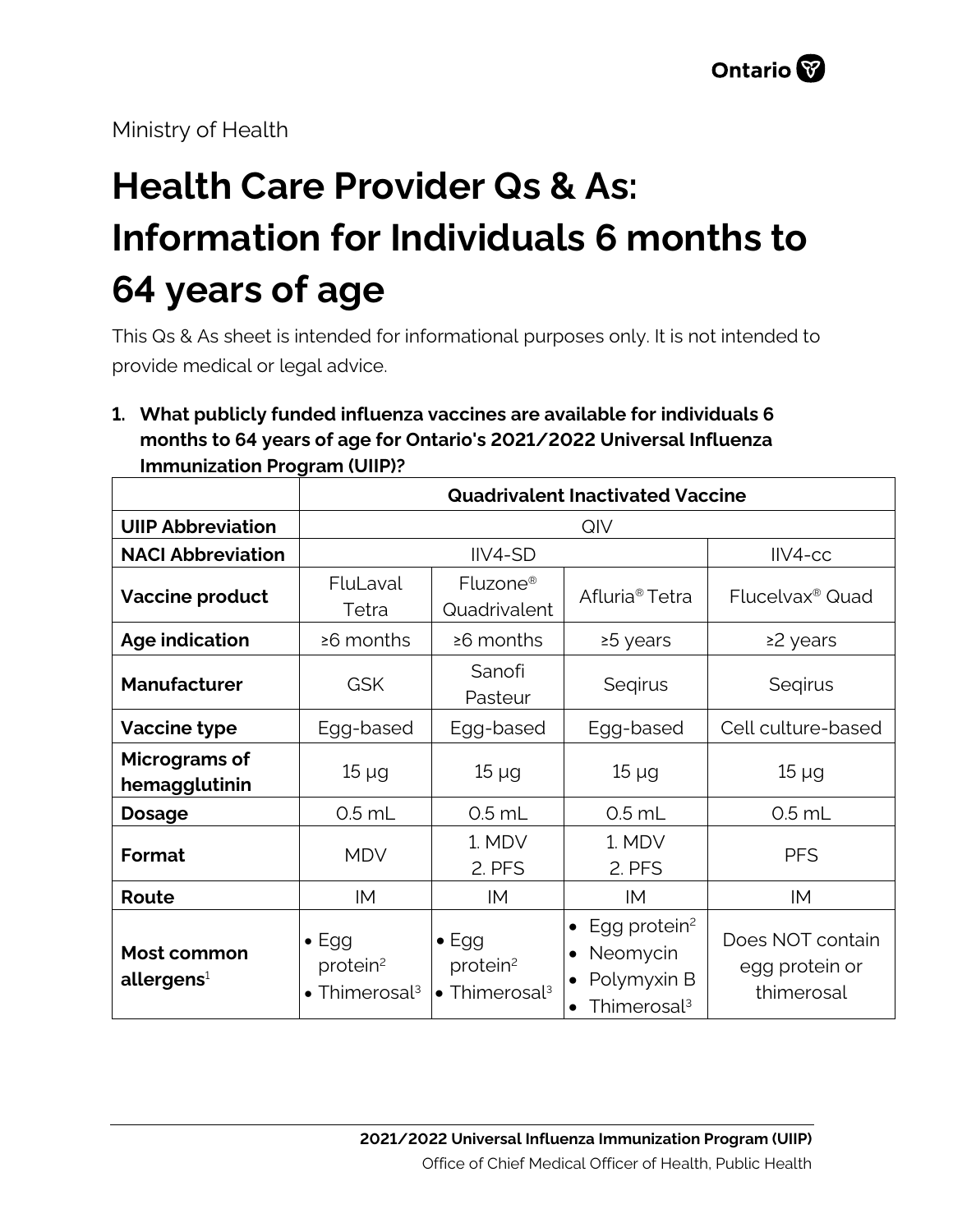

MDV = Multi-dose vial PFS = Pre-filled syringe IM = Intramuscular injection <sup>1</sup> Any component in a vaccine may be a potential allergen. This table identifies the most common allergens.

<sup>2</sup>The National Advisory Committee on Immunization (NACI) indicates that egg allergy is not a contraindication for influenza vaccination and that egg-allergic individuals may be vaccinated against influenza using the full dose of any ageappropriate product.

<sup>3</sup> Multi-dose vial format only.

#### **Important notes:**

• Fluzone® High-Dose Quadrivalent is another influenza vaccine available under the UIIP. It is a quadrivalent product only authorized for those 65 years of age and older. Fluzone® Quadrivalent and Fluzone® High-Dose Quadrivalent are different products. **Please use caution when administering Fluzone® products to ensure that the right vaccine is being administered to the right person.**

|                 | <b>Cell culture-based vaccines</b>                                  | <b>Egg-based vaccines</b>                |  |  |
|-----------------|---------------------------------------------------------------------|------------------------------------------|--|--|
| <b>Vaccines</b> | Flucelvax <sup>®</sup> Quad                                         | FluLaval Tetra, Fluzone <sup>®</sup>     |  |  |
|                 |                                                                     | Quadrivalent, Afluria <sup>®</sup> Tetra |  |  |
| How the         | Produced by growing                                                 | Produced by growing                      |  |  |
| vaccine is      | influenza viruses in cultured                                       | influenza viruses in hens' eggs.         |  |  |
| made            | cells of mammalian origin.                                          |                                          |  |  |
| Protection      | Both egg-based and cell culture-based QIVs provide protection       |                                          |  |  |
|                 | against four strains of influenza and are available in the UIIP for |                                          |  |  |
|                 | 2021/2022. Any of the available products can be used in the         |                                          |  |  |
|                 | age group for which they are indicated.                             |                                          |  |  |

**2. What is the difference between cell culture-based and egg-based influenza vaccines?**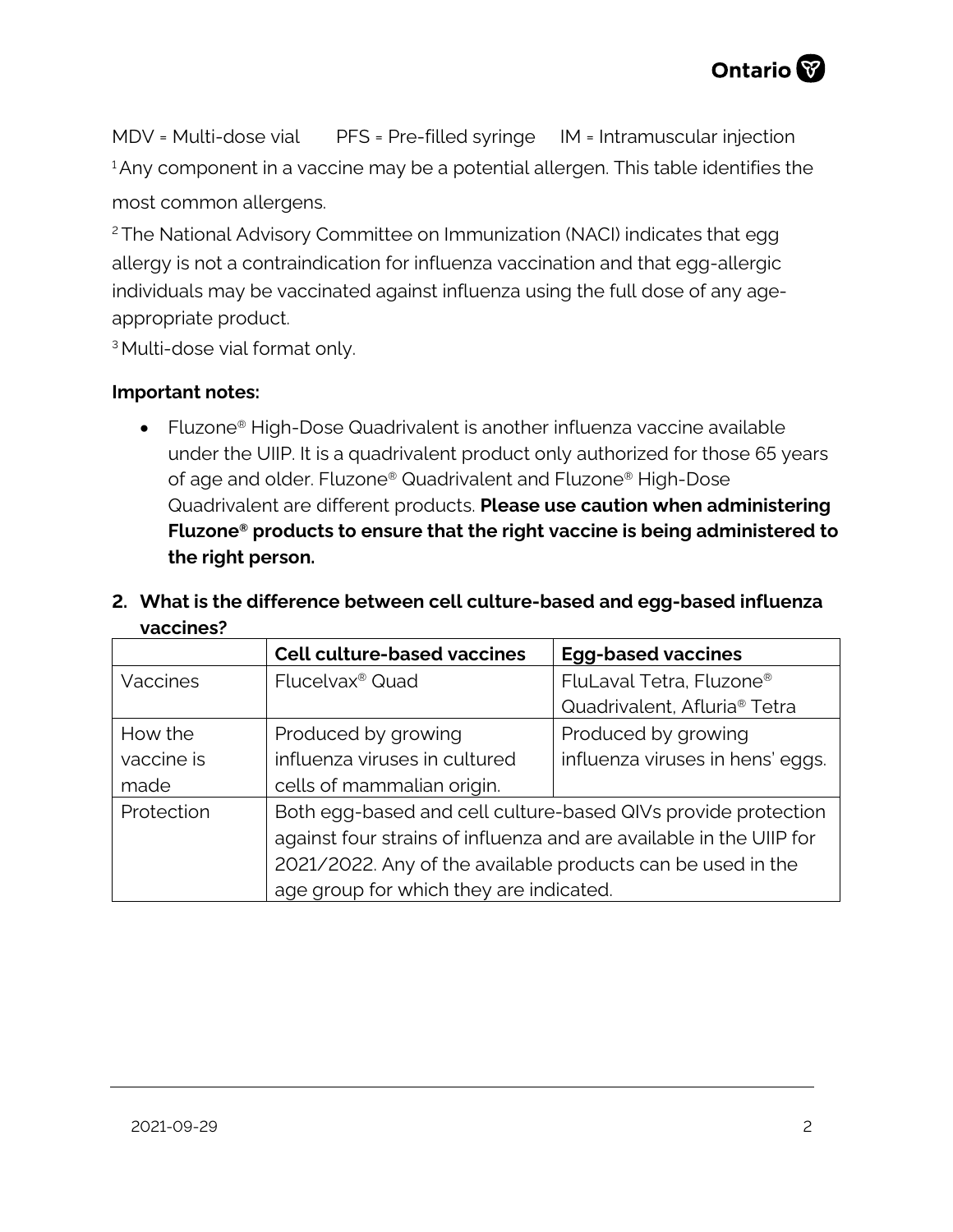| Age                                                                                                                         | Number of doses recommended     |
|-----------------------------------------------------------------------------------------------------------------------------|---------------------------------|
| 6 months to under 9 years of age - Not<br>previously immunized with an influenza<br>vaccine in their lifetime               | 2 doses at least 4 weeks apart* |
| 6 months to under 9 years of age - Previously<br>immunized with at least one dose of influenza<br>vaccine in their lifetime | 1 dose                          |
| 9 years of age and older                                                                                                    | azoh 1                          |

## **3. How many doses of the influenza vaccine are needed to provide protection?**

\*The same vaccine product does not need to be used for both doses.

## **4. How many strains do the influenza vaccines available for individuals 6 month to 64 years of age protect against?**

All influenza vaccines available in Ontario for individuals 6 months to 64 years of age are QIV, which protect against four strains - two influenza A strains and two influenza B strains. More details on the specific strains included in this season's influenza vaccines are outlined in the Health Care Provider Qs & As: Information for the 2021/2022 Influenza Season document.

## **5. Who can administer the influenza vaccine?**

Individuals who can administer the influenza vaccine include:

- 1. Regulated health professionals who are authorized under the *Regulated Health Professions Act, 1991* to administer vaccines.
	- o Note: trained pharmacists may only administer publicly funded influenza vaccine to individuals 2 years of age and older.
- 2. Trained individuals under a delegation made in accordance with the requirements set by the regulatory College of the regulated health professional.

## **6. Can QIV products cause influenza?**

No, QIV products are inactivated vaccines so individuals cannot get influenza from the vaccine.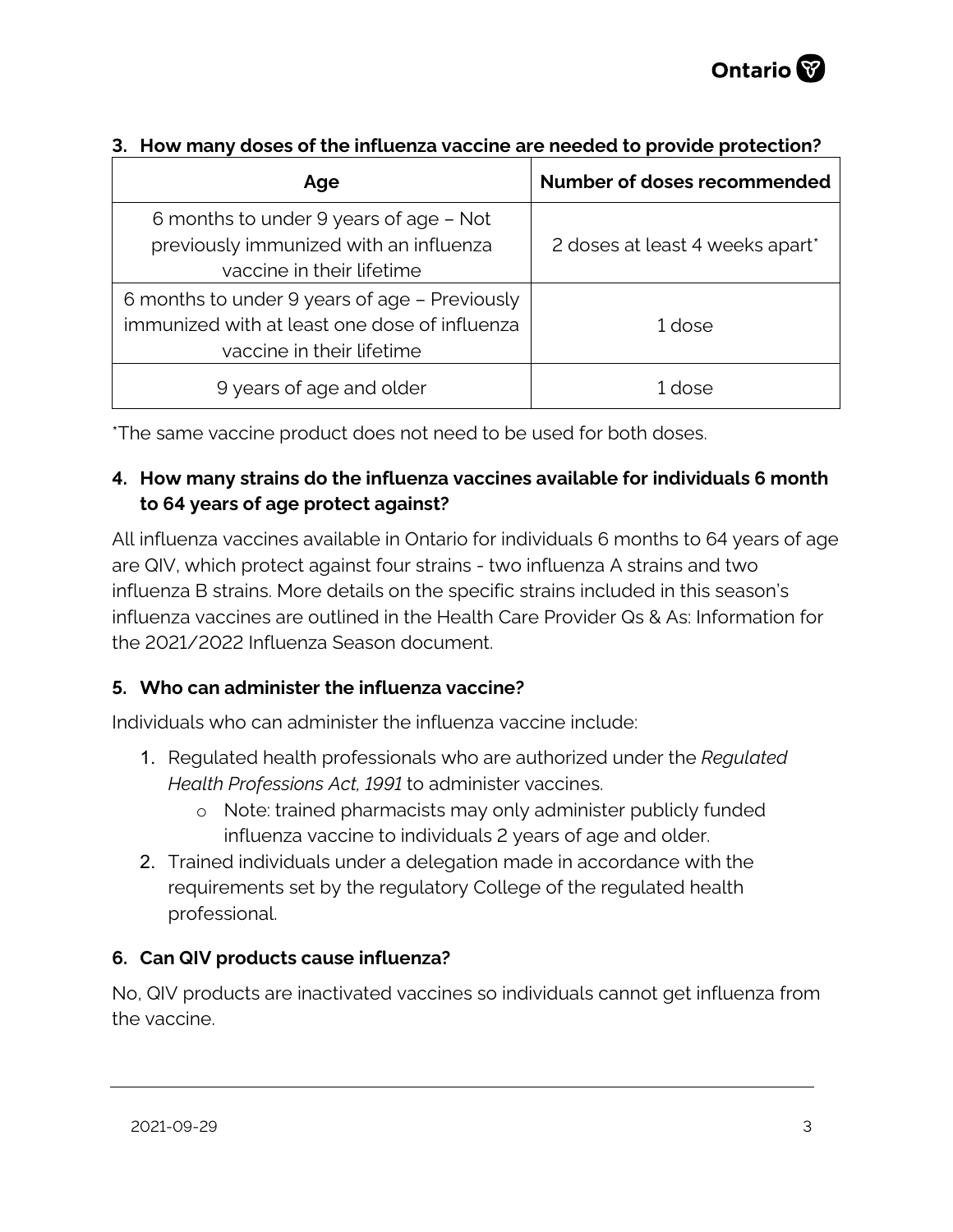

## **7. Do any of the publicly funded influenza vaccines offer protection against COVID-19?**

The influenza vaccine will not protect against coronaviruses, including the coronavirus that causes COVID-19, but will help prevent infection from the influenza virus.

## **8. Will the influenza vaccine increase risk of illness with COVID-19?**

Expert groups and evidence indicate that getting the influenza vaccine will not increase your risk of COVID-19 illness.

## **9. Can the influenza vaccine be given at the same time as other vaccines?**

The influenza QIV vaccines may be given at the same time as other vaccines, or at any time before or after, other vaccines, including COVID-19 vaccines. If given by injection at the same time, separate limbs should be used if possible. Alternatively, the injections may be administered into the same muscle separated by at least 2.5 cm (1"). Different immunization equipment (needle and syringe) must be used for each vaccine.

#### **10.Can the influenza vaccine be given to individuals when they are ill?**

Those with a severe acute illness with or without fever should wait until the symptoms subside before being immunized.

Individuals with symptoms of acute respiratory infection, including minor symptoms such as sore throat, should be recommended to be tested for COVID-19 and complete the COVID-19 Self-Assessment Tool (available at: [covid-](http://covid-19.ontario.ca/self-assessment)[19.ontario.ca/self-assessment\)](http://covid-19.ontario.ca/self-assessment). If the individual tests negative, and otherwise passes the Self-Assessment Tool, influenza immunization may be provided.

During the COVID-19 pandemic, individuals who are self-isolating (either as a suspected, probable or confirmed COVID-19, or due to exposures), should not attend influenza immunization appointments or clinics during their period of isolation as they may pose an unnecessary risk to the public and health care providers.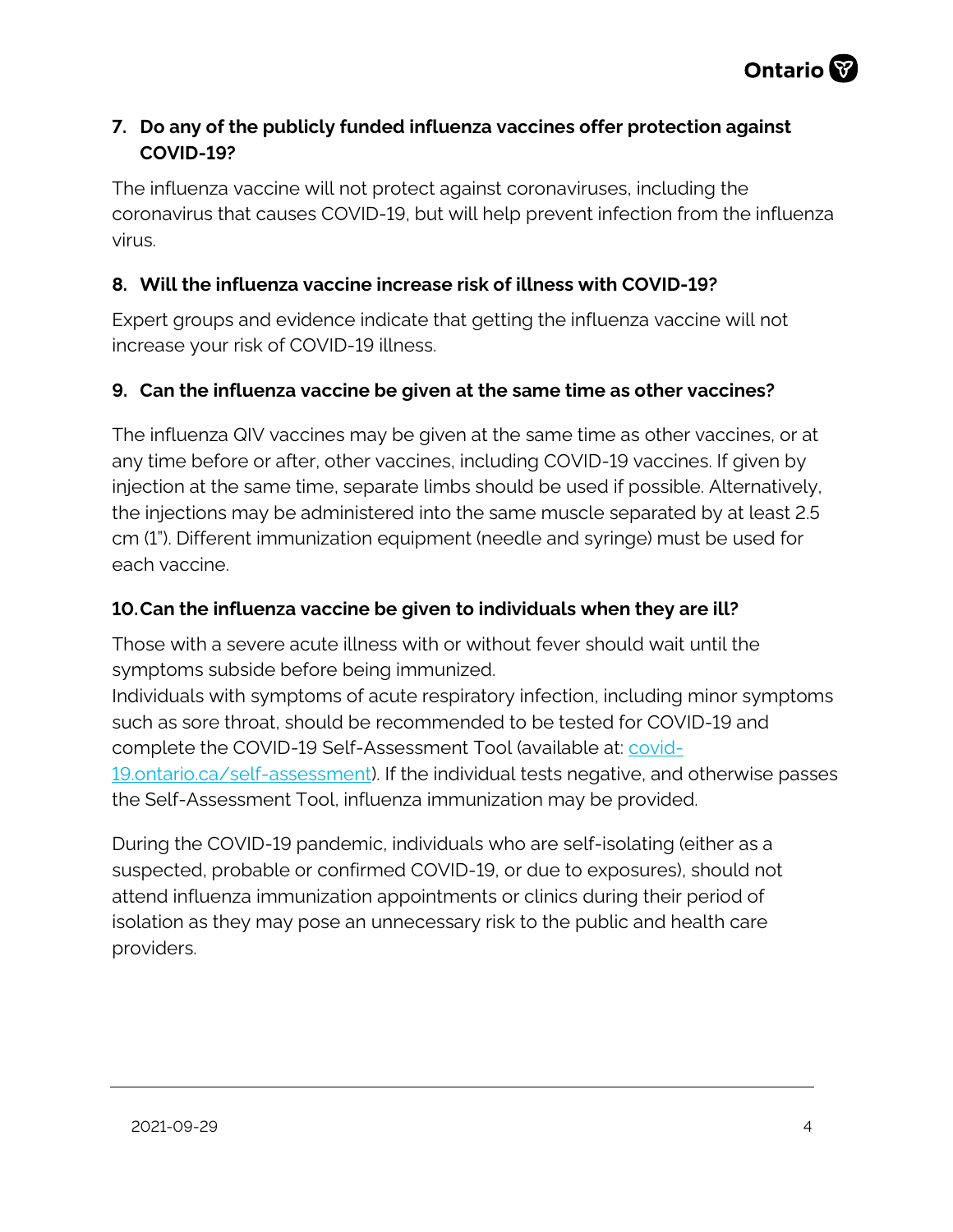

#### **11. What are the common side effects from the influenza vaccine?**

The most common side effects from the influenza vaccine are:

- Redness, swelling, and soreness at the injection site
- Headache
- Tiredness/weakness
- Fever

These side effects are generally mild and last only a few days.

## **12.Who should NOT get the influenza vaccine?**

Anyone who has had a serious allergic reaction (anaphylaxis) to a previous dose of influenza vaccine or to any ingredient in the vaccine, except for egg, should not be vaccinated. According to NACI, egg-allergic individuals may be vaccinated against influenza using the full dose of any age-appropriate product, including QIV.

Anyone who has developed Guillain-Barré Syndrome (GBS) within six weeks of a previous influenza vaccination should generally not be vaccinated, however this should be weighed against the risks of not being protected against influenza.

#### **13. How long should the observation period be following influenza immunization?**

NACI recommends that the 15-minute post-vaccination observation period, as specified in the Canadian Immunization Guide (available at: [https://www.canada.ca/en/public-health/services/canadian-immunization](https://www.canada.ca/en/public-health/services/canadian-immunization-guide.html)[guide.html\)](https://www.canada.ca/en/public-health/services/canadian-immunization-guide.html), should be maintained for influenza vaccination settings that can adhere to appropriate public health and infection prevention and control measures to reduce COVID-19 transmission, particularly physical distancing.

NACI recommends that a shorter post-vaccination observation period, between 5 to 15 minutes after influenza immunization, may be considered during the COVID-19 pandemic, but only during times when appropriate physical distancing in postvaccination waiting areas cannot otherwise be maintained due to the volume of individuals seeking immunization, and only when the following specific conditions are met: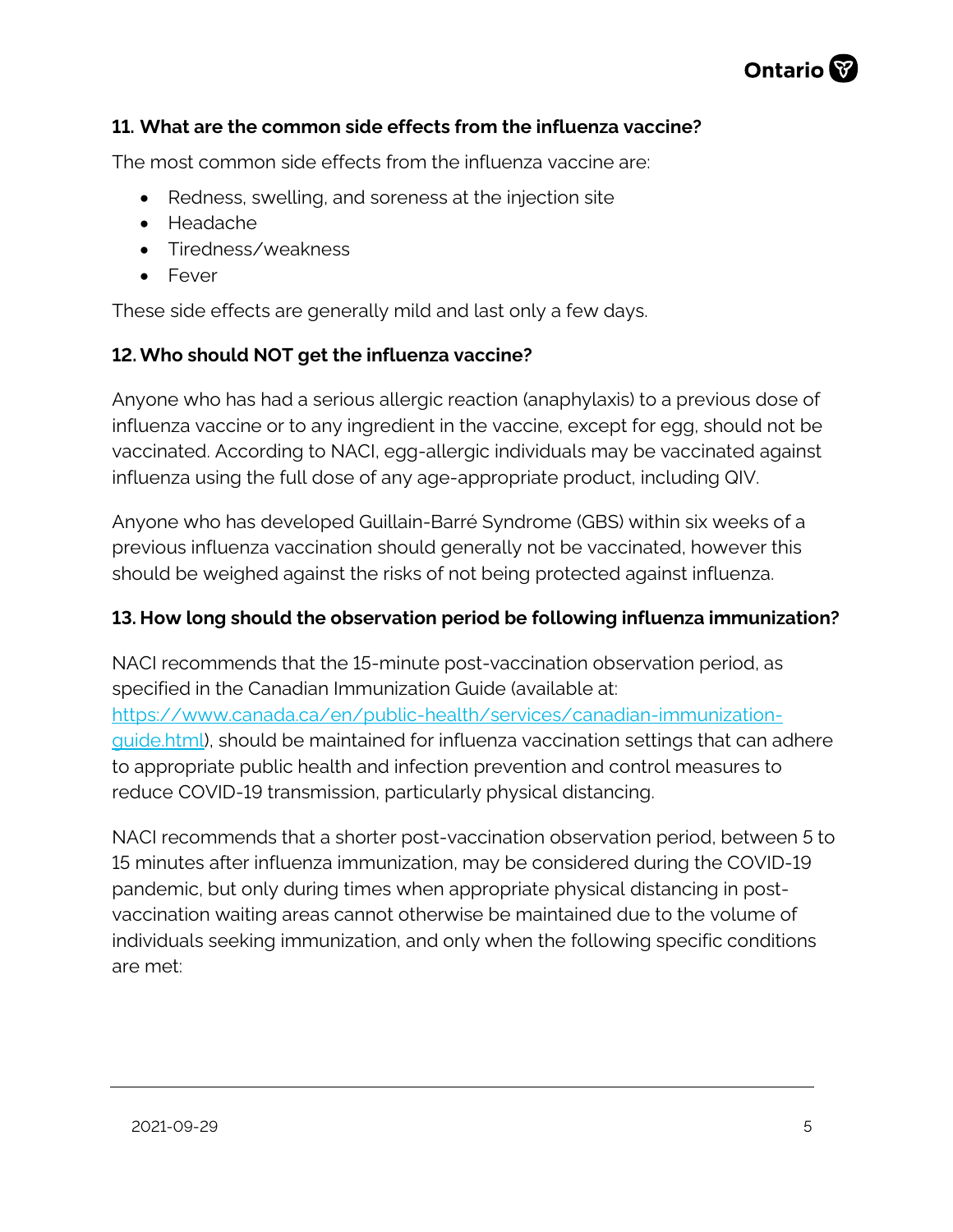- Past history of receipt of influenza vaccine and no known history of severe allergic reactions (including anaphylaxis) to any component of the influenza vaccine being considered for administration.
- No history of other immediate post-vaccination reactions (e.g. syncope with or without seizure) after receipt of any vaccines.
- The vaccine recipient is accompanied by a parent/guardian (in case of a child) or responsible adult who will act as a chaperone to monitor the vaccine recipient for a minimum of 15 minutes post-vaccination. In the case of two responsible adults, both can be vaccine recipients for the purposes of this criterion, if both agree to monitor the other post-vaccination.
- The vaccine recipient will not be operating a motorized vehicle or selfpropelled or motorized wheeled transportation or machinery for a minimum of 15 minutes after vaccintation.
- The vaccine recipient and the parent/quardian or responsible adult chaperone are aware of when and how to seek post-vaccination advice and viven instruction on what to do if assistance and medical services are required.
- The vaccine recipient and the parent/guardian/responsible adult agree to remain in the post-vaccination waiting area for the post-vaccination obersvation period and to notify staff if the recipient feels or looks at all unwell before leaving. They should be informed that an individual exhibiting any symptom suggestive of an evolving AEFI at the end of the shortened post-observation period necessitates a longer period of observation in the clinic.

## **14. What information should be provided to individuals related to potential adverse events following immunization (AEFI) with the influenza vaccine?**

The influenza vaccine, like any medicine, can cause adverse events, which in most cases are mild, lasting only a few days. Life-threatening allergic (anaphylactic) reactions are very rare. If they do occur, it is typically within a few minutes to a few hours after receiving the vaccine. Some studies have found a possible, but small, association between injectable influenza vaccine and Guillain-Barré Syndrome (GBS) and others have not found any association. Oculorespiratory Syndrome (ORS) may occur in extremely rare instances. Please refer to question 21 of the Health Care Provider Qs & As: Information for the 2021/2022 Influenza Season sheet for further details.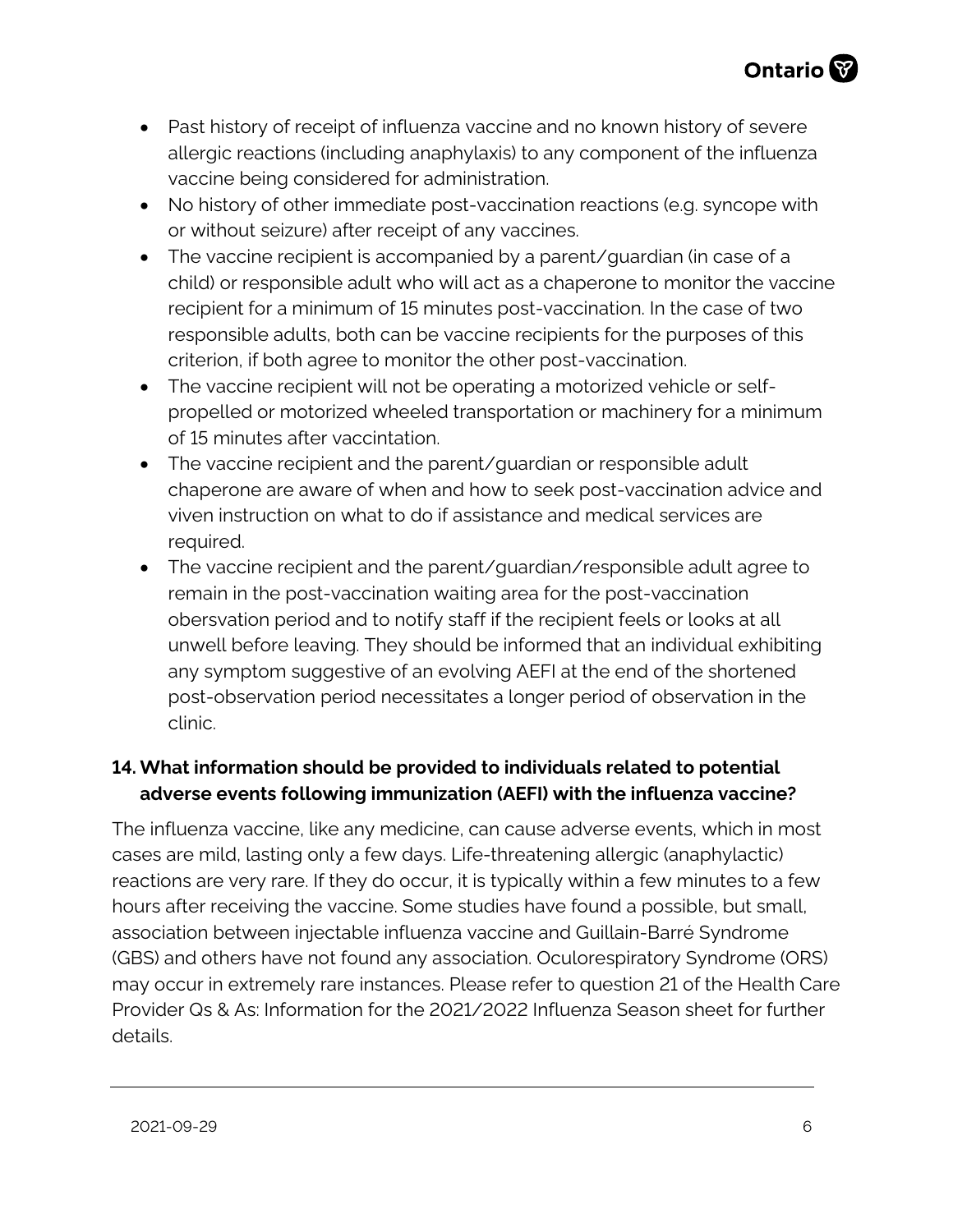

As per s.38 of the *Health Protection and Promotion Act*, those administering vaccines should ensure that the vaccine recipients or their parents/guardians are aware of the need to report adverse events following immunization to their health care provider. Vaccine recipients should be advised to go to the nearest emergency department if severe reactions develop, including the following:

- Hives
- Swelling of the mouth or throat
- Trouble breathing, hoarseness or wheezing
- High fever (over 40°C or 104°F)
- Convulsions (seizures)
- Other serious reactions

Health care providers (e.g., physicians, nurses and pharmacists) are required by law (i.e., *Health Protection and Promotion Act*, s. 38) to report AEFIs to their local public health unit. Reports should be made using the Ontario AEFI Reporting Form (available at: [www.publichealthontario.ca/vaccinesafety\)](http://www.publichealthontario.ca/vaccinesafety) and sent to the local public health unit.

A list of public health units is available at:

[www.health.gov.on.ca/en/common/system/services/phu/locations.aspx.](http://www.health.gov.on.ca/en/common/system/services/phu/locations.aspx)

#### **15. Where can health care providers find more information about the UIIP?**

Health care providers looking for more information about influenza, influenza vaccines, or the province's UIIP can refer to the Health Care Provider Qs & As: Information for the 2020/2021 Influenza Season sheet, Public Health Ontario [\(www.publichealthontario.ca/en/diseases-and-conditions/infectious](http://www.publichealthontario.ca/en/diseases-and-conditions/infectious-diseases/respiratory-diseases/influenza)[diseases/respiratory-diseases/influenza\)](http://www.publichealthontario.ca/en/diseases-and-conditions/infectious-diseases/respiratory-diseases/influenza) or to their local public health unit.

A list of public health units is available at:

[www.health.gov.on.ca/en/common/system/services/phu/locations.aspx.](http://www.health.gov.on.ca/en/common/system/services/phu/locations.aspx)